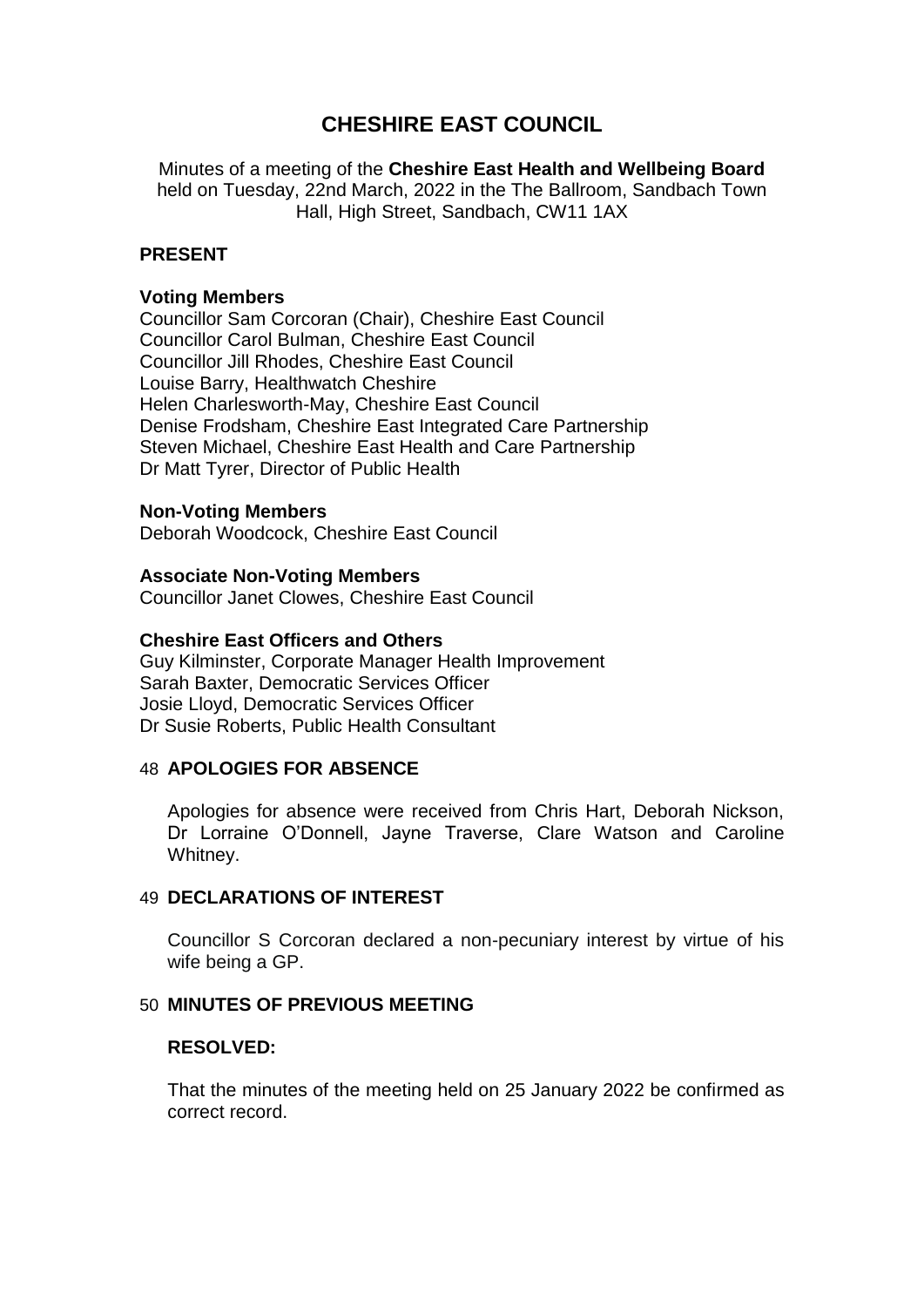# 51 **PUBLIC SPEAKING TIME/OPEN SESSION**

There were no public speakers.

# 52 **BETTER CARE FUND END OF YEAR REPORT 2021/22**

The Board considered a report on the performance of the Better Care Fund, including the Improved Better Care Fund in 2021/22. The report included an overview of schemes, expenditure and performance, and a breakdown of the performance of the specific schemes.

The Chair asked for examples of what the £18 million in relation to Homefirst schemes referred to within the report was spent on. The board heard these included items such as community equipment and hospital discharge fund. There was also a request for information in respect of narrative or outcomes on the difference or value that was being made to people's lives in future reports.

# **RESOLVED:**

That the Better Care Fund programme performance for 2021/22 be noted.

(During consideration of the item, Councillor C Bulman arrived to the meeting).

# 53 **BETTER CARE FUND PLAN 2022/23**

The Board received a report on the Better Care Fund Plan 2022-23 which described the areas of activity and the proposed expenditure for the Better Care Fund covering Cheshire in 2022/23. A number of schemes had been identified and a rationale of how they would meet the needs and demands of the local care and health economy were presented.

The Board asked that a piece of work be undertaken which would look at the metrics, outcomes and the impact of the Better Care Fund schemes identified within the report.

# **RESOLVED:**

That the schemes and plan for 2022/23 be noted.

# 54 **CHESHIRE & MERSEYSIDE HCP - MARMOT COMMUNITY UPDATE REPORT**

The Board were briefed on the progress at a Cheshire and Merseyside level on developing as a Marmot Community. This would raise the profile of the need to focus upon reducing health inequalities across Cheshire and Merseyside. Cheshire East's health inequalities were highlighted through the Joint Strategic Needs Assessment and the 'Tartan Rug'. By signing up to being a Marmot community would assist in Cheshire East's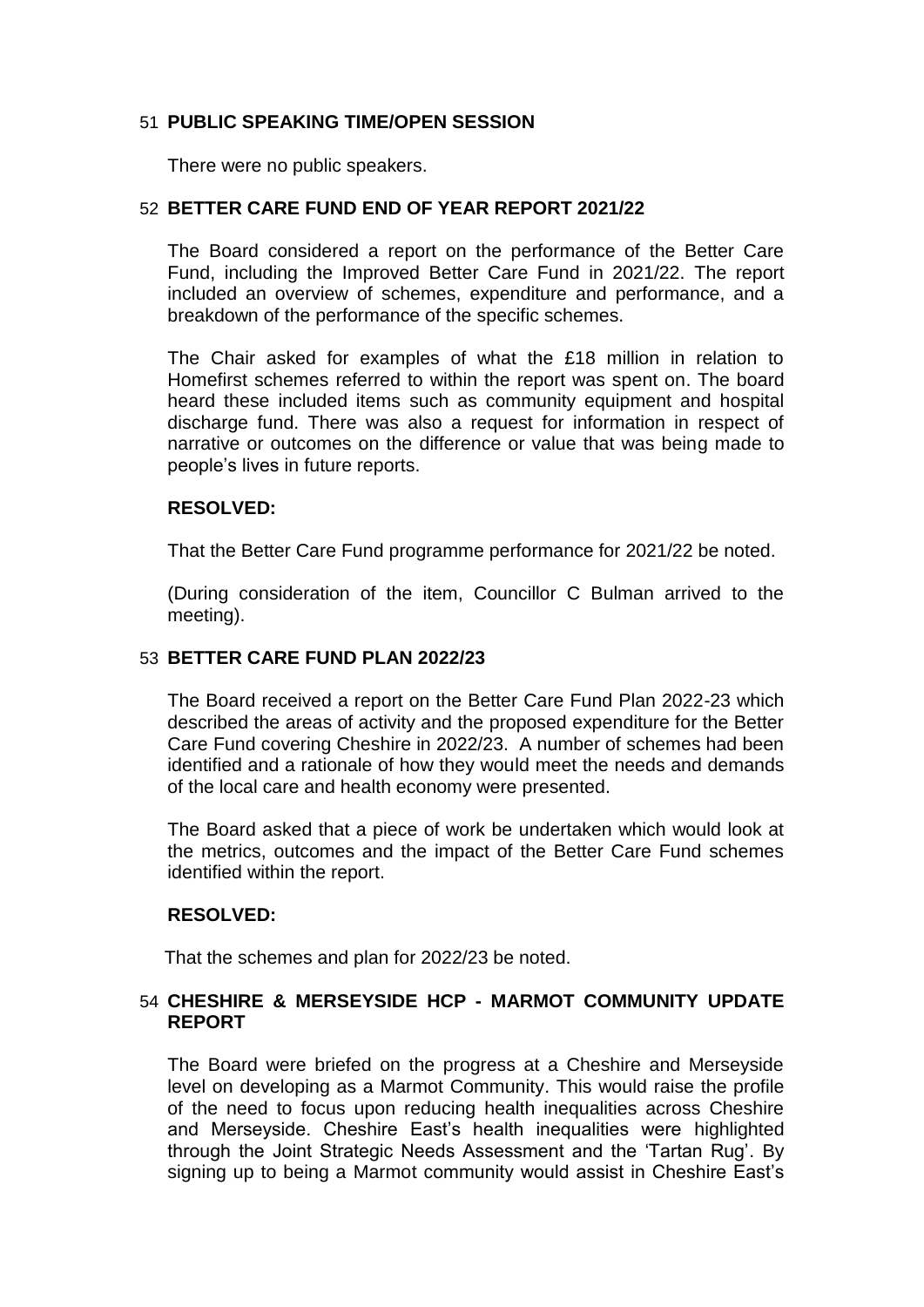efforts to improve the health and wellbeing outcomes for its residents and reduce those inequalities.

# **RESOLVED:**

That the update and draft recommended actions be noted.

### 55 **PUBLIC HEALTH OUTCOMES FRAMEWORK (TARTAN RUG)**

Consideration was given to a report on the Public Health Outcomes Framework (Tartan Rug). The tartan rug was part of the Joint Strategic Needs Assessment (JSNA) and visually displayed health and wellbeing data by ward, and across Cheshire East as a whole, to highlight inequalities across communities in Cheshire East. The report described the changes to health and wellbeing in Cheshire East as demonstrated by updated national data sources available between November 2017 and February 2021. It was proposed that the latest version of the Tartan Rug be published on the Cheshire East Council website as an interim tool to guide local service development and strategy with a view to updating it again in the next year.

Overall Cheshire East had improved compared to other areas between 2017 and 2021 although inequalities had widened slightly.

It was likely that there would be further dips in performance over the next couple of iterations of the tartan rug due to the impact of COVID- 19 therefore It was likely that the inequalities gap would widen for some areas.

Members of the Board thanked Dr S Roberts and those involved for their hard work.

#### **RESOLVED:**

That the update be noted.

# 56 **INCREASING EQUALITIES COMMISSION UPDATE**

Consideration was given to a report which provided an update in relation to the work of the Commission, established by the Board in October 2020. Since then, the Commission had met seven times. At its March 2021 meeting it was agreed to initially focus on Crewe, where there were the most significant inequalities in the borough. Work was underway to prepare a strategy for reducing inequalities in Crewe. The draft strategy would go out for consultation in spring and then be brought to the Health and Wellbeing board later in 2022. A wide range of partners were directly involved or had contributed to workshops to add to the knowledge base to inform the thinking and strategy development.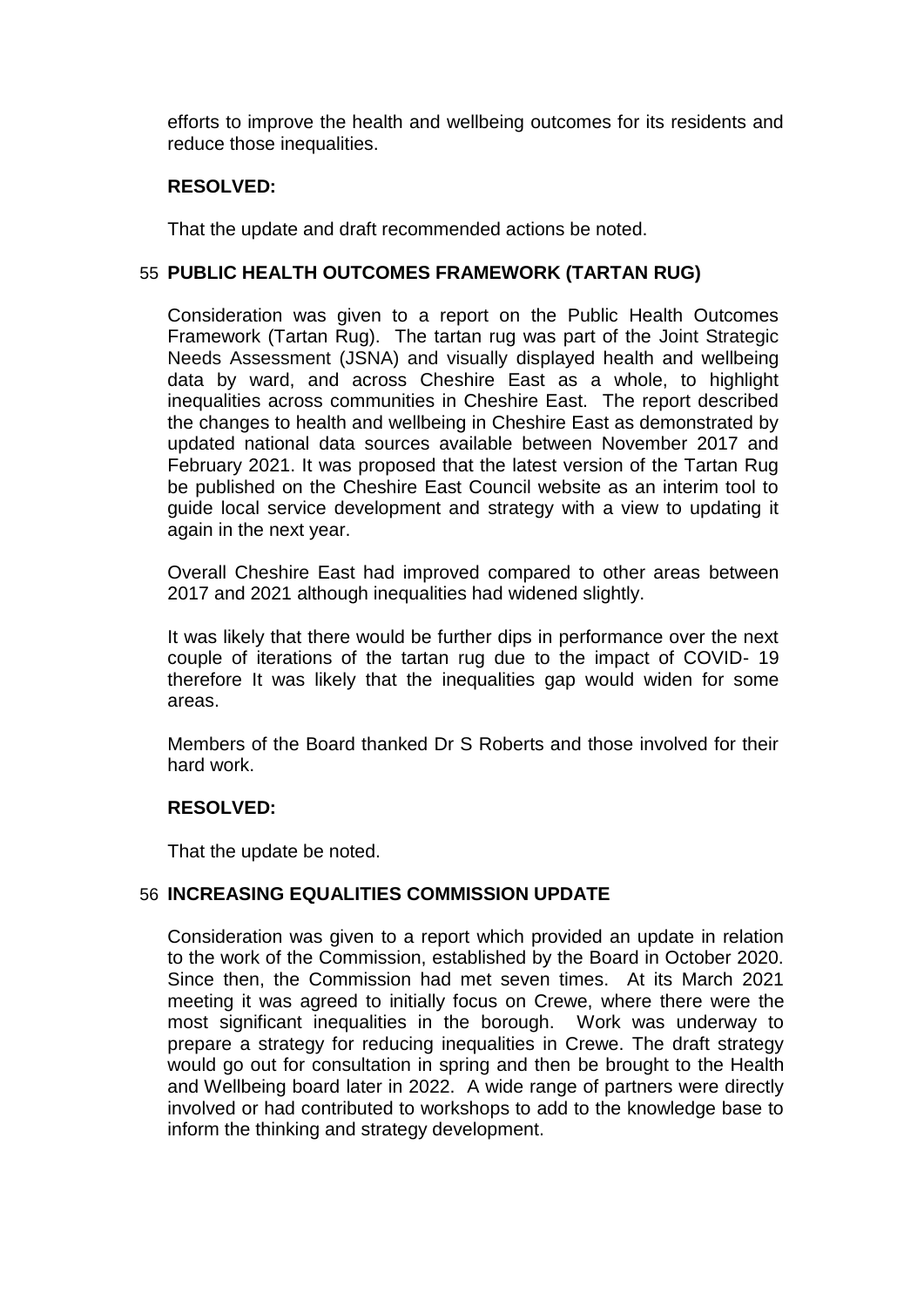In addition, the Commission was taking the lead on the work to support the Cheshire and Merseyside Integrated Care System's ambition to become a Marmot Community (supported by the Health and Wellbeing Board at its meeting in November 2021).

# **RESOLVED:**

- (1) That the work of the Increasing Equality Commission to date be noted.
- (2) That the Health and Wellbeing Board continue to support the work of the Commission.

### 57 **TEST, TRACE, CONTAIN, ENABLE UPDATE**

Dr Matt Tyrer gave an update on the Test, Trace, Contain and Enable system. The situation had changed significantly since the previous Health and Wellbeing Board meeting. Case rates were increasing not only in Cheshire East but across the whole country. There had also been an increase in the number of people requiring hospital stays with a small number of people requiring intensive care. This would be monitored closely, along with offering support by way of the Swab Squad and pilot work in collaboration with CWP to help promote the vaccination programme to help in those areas where uptake was lower.

Vaccination rates continued to increase albeit slowly.

# **RESOLVED:**

That the update be noted.

#### 58 **CHESHIRE EAST PLACE PARTNERSHIP UPDATE**

This item and the Cheshire East Integrated Care Partnership update were considered together.

Although there was the willingness to streamline governance as much as possible it was recognised that this was challenging with interim arrangements and other factors to consider, although there was a common understanding of what needed to be done.

The new ICB Place Director had been invited to the next meeting of the Partnership Board. There would be further changes to personnel in the Partnership in the coming months and it was important to keep focus - but solid progress had been made.

It was acknowledged that there was still work to do around the governance as there had not been any confirmation as to what was to be delegated by the Integrated Care Board (ICB), but it seemed that all partners had the same ambition for Place.